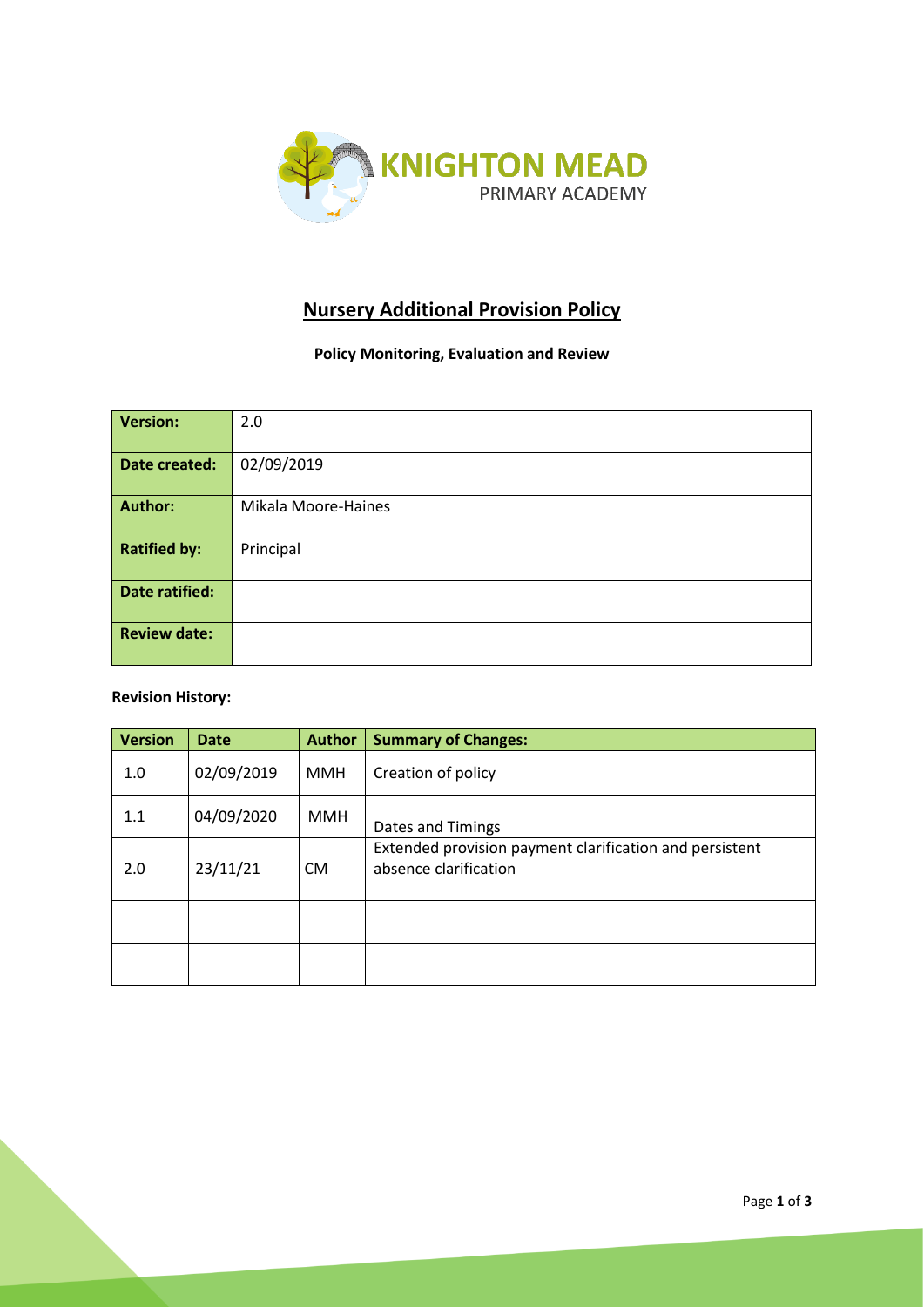## **Nursery Policy**

Every child is entitled to 15 hours free childcare from the start of the term following their third birthday. Some children are entitled to 30 hours per week (depending on eligibility) in an early years setting. For more information see<https://www.gov.uk/30-hours-free-childcare>

The school can accommodate a maximum of 24 nursery children in the AM session and a maximum of 16 children in the PM session.

To access the full curriculum all children need to attend the following session:

- 8.40am to 11.40am Monday Friday (15 hours)
- 30 Hours entitled children attend 8.40am to 2.40pm Monday Friday (30 hours)

The fees for extending provision from **2.40pm to 3.10pm** is **£2 per day / £10 a week**.

We value that some parents may not be entitled to the 30 hours childcare but that they value the importance of education. Therefore we offer the option to pay for the afternoon session **(11.40am – 2.40pm)** at the cost of **£10 per afternoon with a minimum of two afternoons per week required.** 

All children that attend all day need to bring their own packed lunch.

We also want to support you with events that you may need the extra childcare for e.g. job interviews. If you would need your child to attend afternoon nursery as a one off session, please inform the Nursery staff / school office staff with a week's notice, so that we can accommodate your child. The **fee of £10 will need to be paid before the session.**

In order to ensure continued high standards and sustainability of the setting for this provision we ask parents and carers to comply with this policy in respect of the fees' payment.

We aim to help parents /carers to pay all fees due by offering an agreed payment system.

Fees are payable in advance and should be paid via the School Gateway App Schoolcomms | The [Parent App for Outstanding Schools](https://schoolcomms.com/) or handed to the school office in a sealed envelope with the child's name, amount, and a reference note. E.g., 'Child X, £20.00, afternoon session's money – Week beginning 1st September 2021'

If fees are not received by noon on Monday of the week you wish your child to attend Nursery provision, they will be deemed late, and we will contact you **on the Monday afternoon** to advise you that your child will not be able to attend the extended provision until the fees are paid **and to collect your child on Tuesday at 11.40am.**

**If your child absence level falls below 80% for a 2-week period, with no valid reason such as illness or self-isolation, your child's nursery place will be cancelled and the place offered to another child**